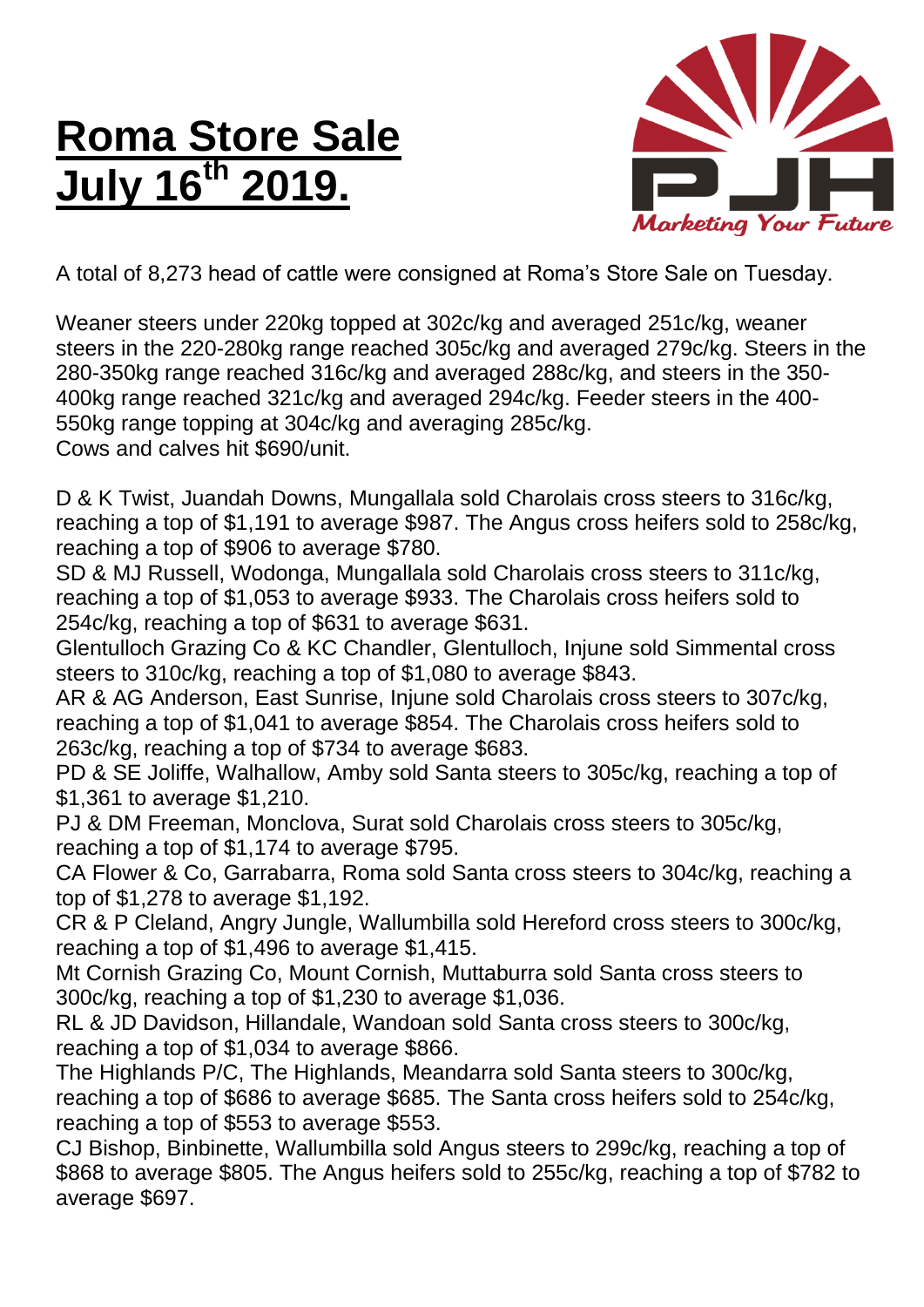RW & KE Thorne, Holmleigh, Mitchell sold Santa cross steers to 296c/kg, reaching a top of \$1,003 to average \$824.

Golden Pastoral Holdings, Strathmore, Dulacca sold Simangus steers to 293c/kg, reaching a top of \$893 to average \$771.

Sutton Beef, Bundabar, Glenmorgan sold Santa cross steers to 292c/kg, reaching a top of \$620 to average \$514.

Moombah Pastoral Co, Binbian Downs, Miles sold Angus cross steers to 288c/kg, reaching a top of \$1,278 to average \$1,278.

MP & CA Stafford, Cooinda, Yuleba sold Charolais cross steers to 280c/kg, reaching a top of \$618 to average \$504. The Charolais cross heifers sold to 258c/kg, reaching a top of \$518 to average \$391.

Heifers under 220kg topped at 261c/kg and averaged 198c/kg, while heifers in the 220 – 280kg range topped at 264c/kg and averaged 233c/kg. Heifers in the 280- 350kg range topped at 272c/kg, averaging 237c/kg. Heifers in the 350-450kg range topped at 275c/kg, averaging 239c/kg.

A Swan, Springtime, Wallumbilla sold Angus heifers to 279c/kg, reaching a top of \$1,371 to average \$1,371.

York 6 PTY LTD, Oakleigh, Wallumbilla sold Limousin cross heifers to 276c/kg, reaching a top of \$1,313 to average \$1,313.

B & S Crawley P/L, Hillview, Bungunya sold Angus cross heifers to 270c/kg, reaching a top of \$788 to average \$681.

DR Fox & MP Koster, Aqualoo, St George sold Angus cross heifers to 250c/kg, reaching a top of \$993 to average \$783.

Cows in the 300-400kg range reached 215c/kg and averaged 182c/kg, while cows in the 400kg-500kg range reached 244c/kg and averaged 210c/kg. Cows over 500kg topped at 266c/kg, averaging 237c/kg.

LM Griffin, Carrington, Roma sold Droughtmaster cross cows to 254c/kg, reaching a top of \$1,425 to average \$1,259.

## *PJH sell*  $2^{nd}$  *position next week.*

*Please be aware that all cattle being sold must be accompanied by a National Cattle Health Declaration as well as NVD:*